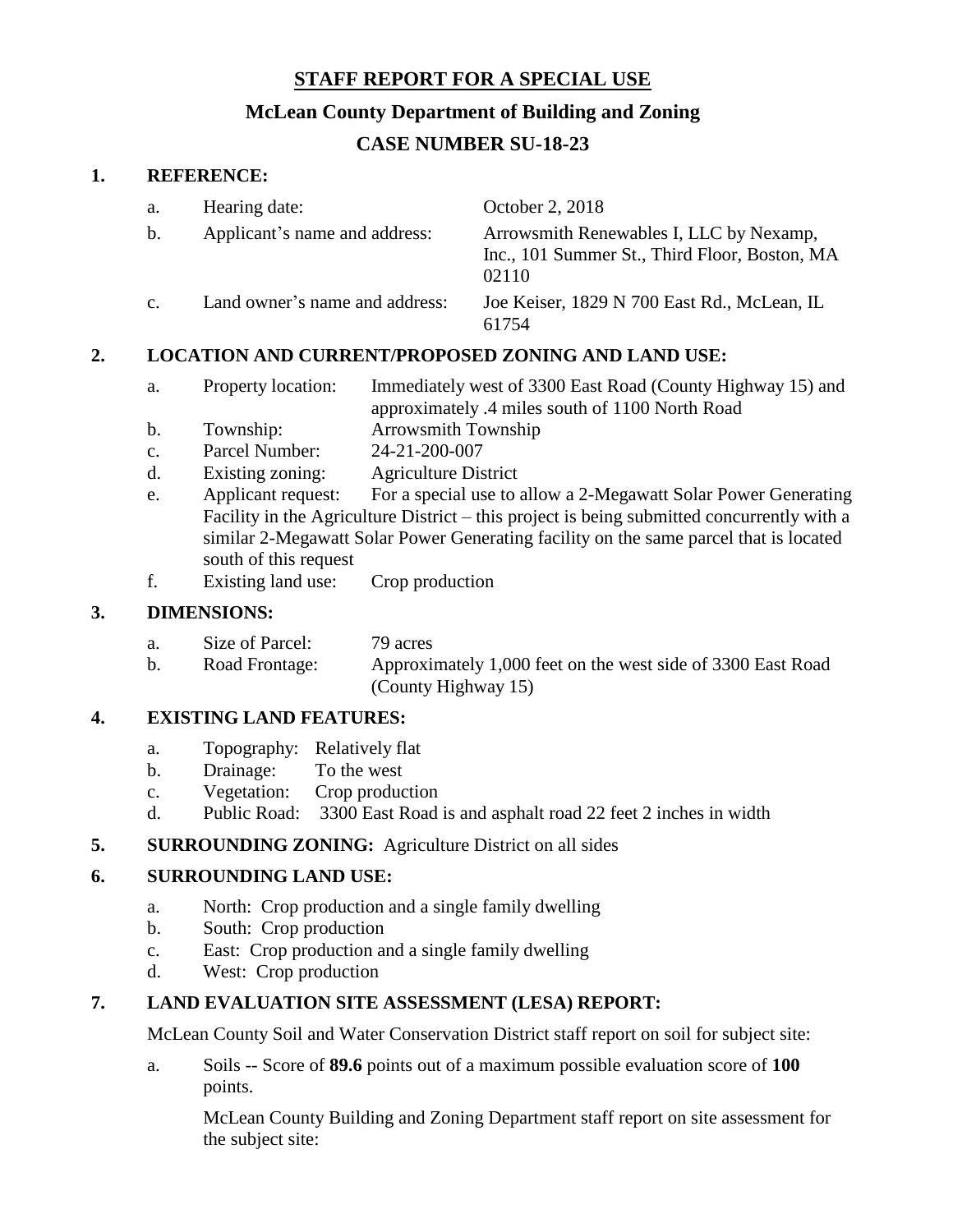- b. Site Assessment -- Score of **158** points out of a maximum possible evaluation score of **200** points.
- c. Total LESA review score is **247.6 points** out of a maximum of **300** points.

#### **EVALUATION RESULT:**

The LESA Report indicates that a total score of **230 points and above** means that the property is of **very high** value for agricultural land protection.

- **8. STAFF ANALYSIS:** The analysis of the seven standards listed in Article VIII Section 350-56 of the McLean County Code (Standards for Special Use Permits) as they apply to this zoning request is as follows:
	- **1. The proposed special use will not be detrimental to or endanger the health, safety, morals, comfort, or welfare of the public**. This standard is met. The applicant proposes to establish a 2-megawatt solar power generating facility on this property which will meet all of the County setback requirements and use standards for a solar power generating facility.

The application indicates that this facility will contain rows of Photovoltaic (PV) cell panels mounted on posts set in the ground. These rows of panels are referred to as "solar arrays". Nexamp Solar Energy Solutions will mount the solar arrays on a tracking system, which allows them to follow the sun throughout the day. The solar arrays will be designed with an anti-reflective coating. The applicant indicates the solar arrays will be a maximum 12 feet in height.

The applicant submitted an EcoCAT communication from the Illinois Department of Natural Resources which indicates that there is no record of State-listed threatened or endangered species, Illinois Natural Area Inventory sites, dedicated Illinois Nature Preserves or registered Land and Water Reserves in the vicinity of the project location.

A decommissioning plan that includes an Agricultural Impact Mitigation Agreement with the Illinois Department of Agriculture and financial assurance acceptable to the County need to be provided.

A contact person for the applicant will need to be kept on file with the Department of Building and Zoning for issues/complaints upon completion of the facility.

The applicant has submitted a letter to the Illinois Historic Preservation Agency.

- **2. The proposed special use will not be injurious to the use and enjoyment of other property in the immediate vicinity for purposes already permitted or substantially diminish property values in the immediate area.** This standard is met. A single family dwelling is located to the north of the proposed solar farm; another is located across the road to the east. The property is otherwise surrounded by land in crop production. Ground cover that encourages pollination, recommended by the McLean County Soil and Water Conservation District, will need to be installed. The solar arrays will be designed with an anti-reflective coating.
- **3. The proposed special use will not impede the orderly development of the surrounding property for uses permitted in the district.** This standard is met. Nearby property that is currently in crop production will continue to be desirable for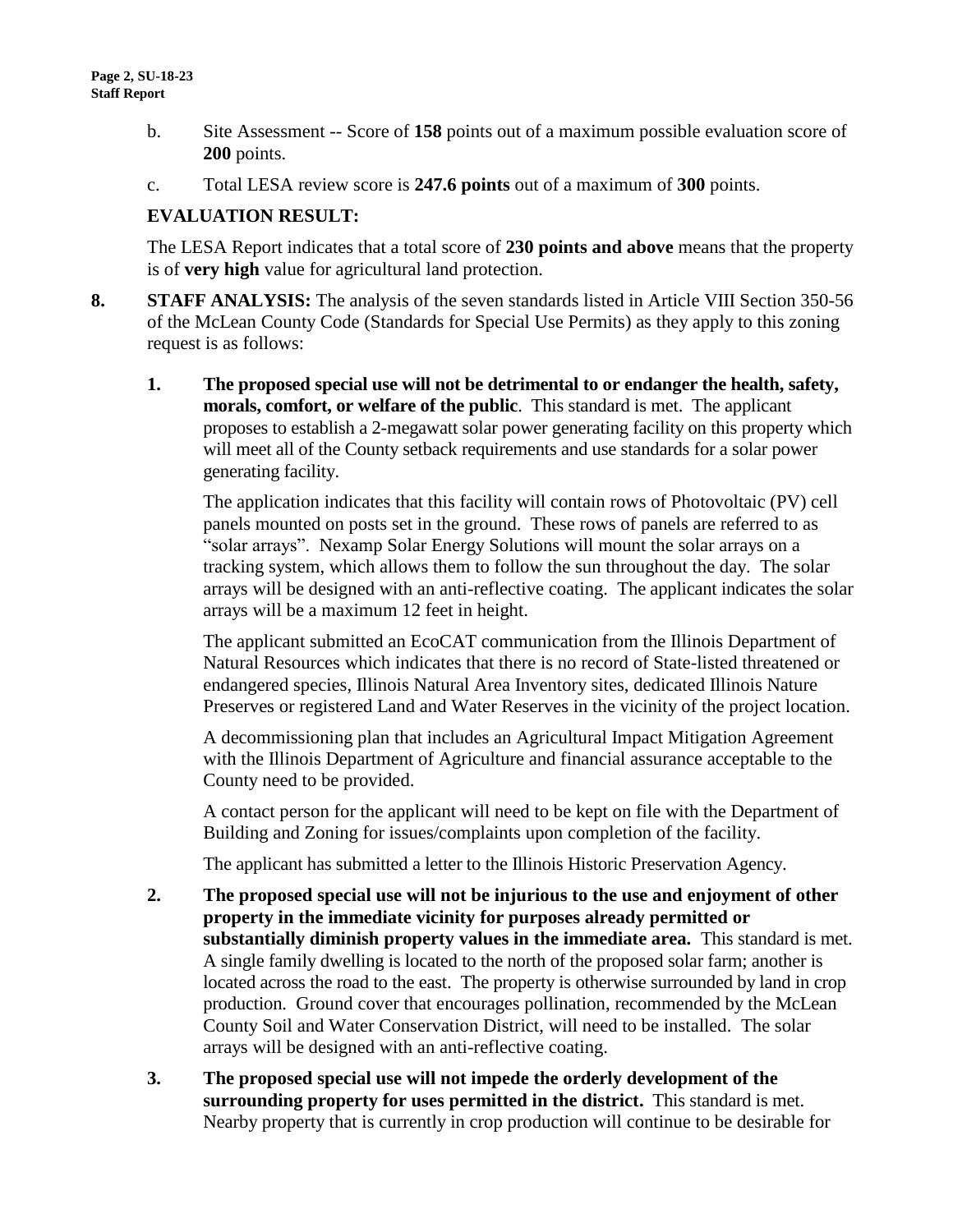such use. The two nearby properties with residences will also continue to be desirable for such use

- **4. Adequate utilities, access roads, drainage and/or other necessary facilities have been or will be provided.** This standard is met. The property has approximately 1,000 feet of frontage on the west side of 3300 East Road (County Highway 15). The Saybrook-Arrowsmith Fire Protection District will provide fire protection for the subject property. Pre-development drainage patterns will be retained as much as possible. The applicant will provide certified plans for storm water detention/retention before a permit is issued for the proposed solar power generating facility. The applicant will need to have all field tile damaged in the construction process repaired by a competent contractor, with experience in such repair, during the life of the solar farm. The applicant has obtained a signoff from the County Health Department.
- **5. Adequate measures have been or will be taken to provide ingress and egress so designed as to minimize traffic congestion in the public streets.** This standard is met. It appears that safe site distance can be provided at the proposed entrance. The applicant has been in communication with the County Highway Department about creating a road use agreement for the proposed solar farm.
- **6. The establishment, maintenance and operation of the special use will be in conformance with the intent of the district in which the special use is proposed to be located.** This standard is met. The preamble states "Provide for the location and govern the establishment and operation of land uses which are compatible with agriculture and are such a nature that their location away from residential, commercial and industrial areas is most desirable".
- **7. The proposed special use, in all other respects, conforms to the applicable regulations of the district in which it is located.** This standard is met. According to the Zoning Ordinance, "The Land Evaluation and Site Assessment (LESA) System has been designed to provide a rational process for assisting local officials in making farmland conversion decisions through the local zoning process." Although this property has a high LESA score, the applicant indicates that it is committed to landscaping best practices that stabilize the soil to add strength and durability for the long-term success of the project and health of the land; native grasses will be grown and maintained on the site; and the prime soils will be preserved as long as the Solar Power Generating Facility is operational. After the subject property is returned to its original condition, as required by the Zoning Ordinance, the land can be returned to crop production. It was reported that up to 35% of corn grown in McLean County was used to make ethanol. Harvesting the sun to produce electricity in the Agriculture District with solar farms is similar, and another way to produce significant value from farmland in addition to producing corn and soybean crops.
- **9. CONCLUDING OPINION:** Staff recommends that this application meets all of the standards set forth in Article VIII Section 350-56 (Standards for Special Use Permits), provided compliance with the following stipulations:
	- 1) An entrance permit shall be obtained from the County Highway Department before a construction permit is issued.